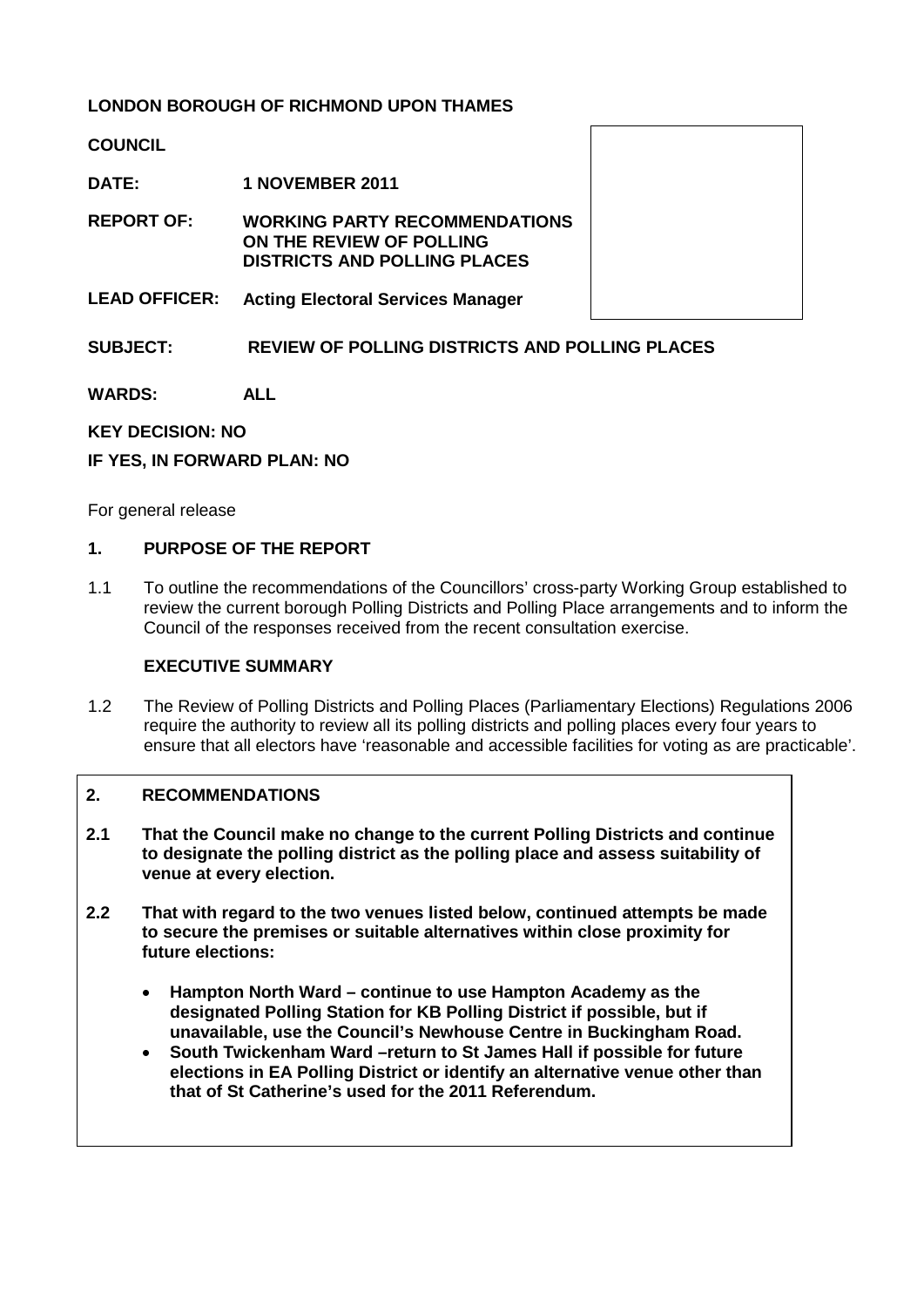# **3. DETAILS**

- 3.1 Under Section 18A of the Representation of the People Act 1983 (as amended) the Council is required to divide each parliamentary constituency in the area into polling districts, to designate polling places for those polling districts, and to keep these under review. Electors must be given "such reasonable facilities for voting as are practicable in the circumstances".
- 3.2 A 'polling district' is a geographical area which is a sub-division of a ward or constituency, and for each polling district there must be designated a 'polling place'. This term is not defined in the legislation, but could for example be a public building. The responsibility to designate a polling place is a matter for the council. If no polling place is designated the polling district becomes the polling place, and it has been the Council's approach for the polling district to be designated as the polling place. Decisions about 'polling stations', on the other hand, are for the returning officer to make: the report provides details of these for ease of reference (although for availability reasons this could vary for a particular election).
- 3.3 It has always been the policy to minimise disruption if education premises are used for elections and schools are never requested to close as a result.
- 3.4 It is sometimes necessary to designate the use of temporary polling venues if no suitable permanent polling place can be identified. The number of these has been reduced in recent years to the current four portacabins.
- 3.5 Polling districts and polling places are kept under regular review to ensure they are suitable for use and accessible for voters. As much as is possible, they should be convenient within the polling district concerned and located close to where the majority of the electors in the polling district live. Consideration is also given with regard to electorate allocation and the effect on the rising number of electors who choose to vote by post.
- 3.6 Comments were received from electors on Referendum polling day about disability access at Ham Christian Centre (Ham, Petersham & Richmond Ward - NC ) and St Lukes House (Kew Ward – QB) and the general access at St Marks small hall (Hampton Wick Ward -IC). Although no specific action can be taken in these instances, particularly as many venues are not suitable for large motorised mobility vehicles, Poll Staff will continue to be briefed on giving assistance if required by residents with special requirements.

### 4. **CONSULTATION**

- 4.1 The Review Public Consultation from 1 July 12 August was widely publicised across the Borough, including information materials sent to all libraries and community notice boards. Details were published in the local press and on the Council's website with the availability to comment on line. Information was available in the Electoral Services Office, Civic Centre and York House and sent to all Councillors, Citizen's Advice Bureau, Community and Disability groups and included in the LBRUT Senior Manager's Briefing.
- 4.2 There were five changes to polling stations necessary for the Referendum in May 2011 and 1092 elector voter surveys were received. Results showed 97% agreed / agreed strongly that their polling Station was in a suitable venue. The majority of 'disagree / strongly disagree' were due to the temporary change to Scout Hall forced by building work at Waldegrave School (West Twickenham – CC)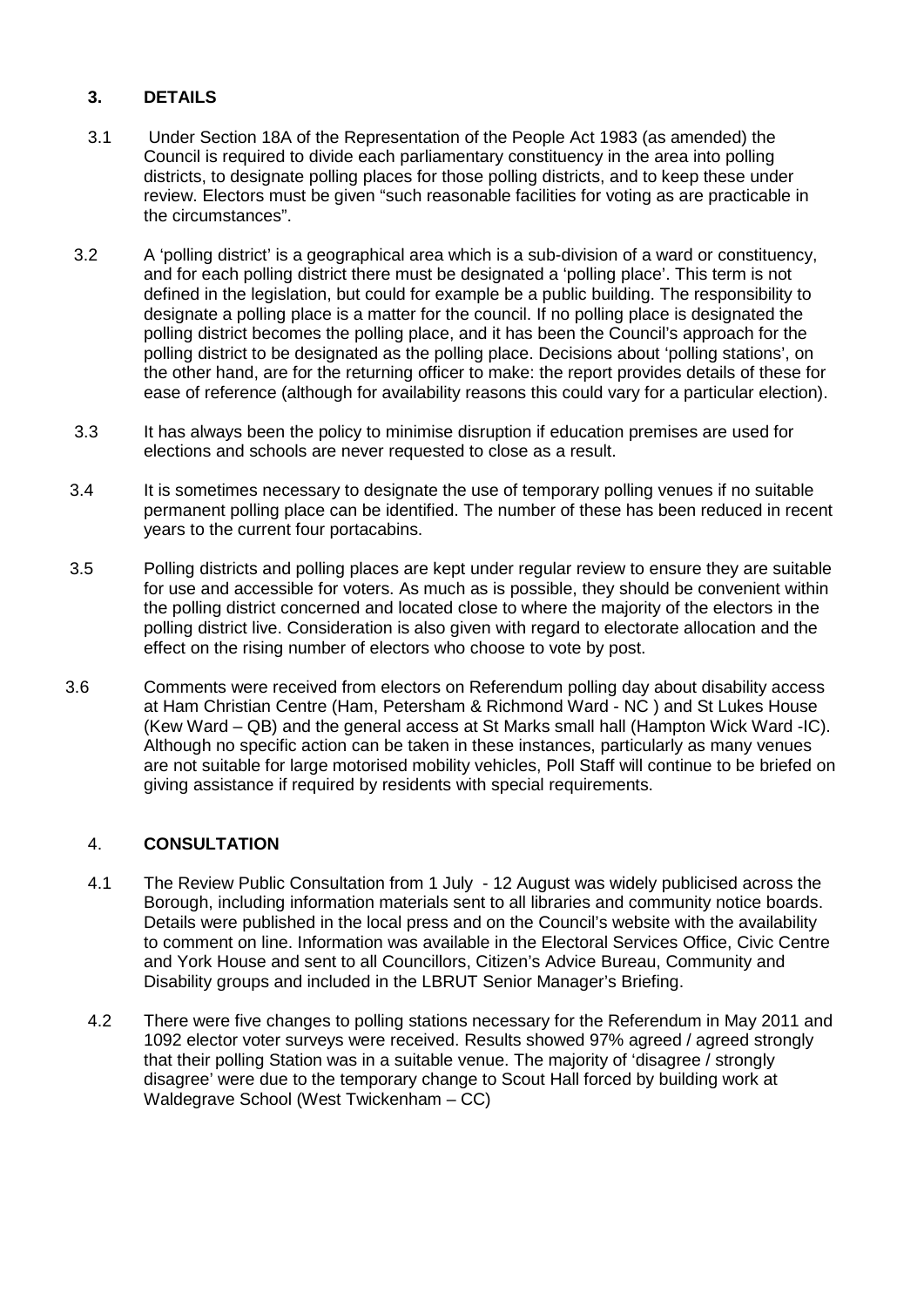# **5 RESULTS OF CONSULTATION**

- 5.1 Comments were received from the Richmond Park Labour Party and a local Conservative Ward Chairman. 40 residents responded directly, the majority of whom agreed that their current polling arrangements were satisfactory. Responses were received from community groups and relevant council departments, none of which highlighted any problems or recommended any changes to existing arrangements.
- 5.2 A cross party working group was set up, and met on the 3 August and 7 September 2011 to discuss the Review. Members agreed that the focus of the review should be to maintain existing routines for voters unless a clear, much improved proposal could be made for a particular polling place or district.
- 5.3 After consultation with all interested parties it is recommended that the polling districts and polling places remain unchanged.

## **6. FINANCIAL IMPLICATIONS**

6.1 Minimal if no changes agreed. Extra publicity and new maps will be needed if changes to polling station venues are required at future elections, but these will as usual be met from within existing budgets.

### **7. POLICY IMPLICATIONS/CONSIDERATIONS**

7.1 This process has followed the Council's policy objective to increase community consultation, participation and democratic accountability.

### **8. RISK ASSESSMENT**

8.1 New Polling Station venues are selected based on their accessibility and a complete a risk assessment of the premises to be used must be carried out. Every Presiding Officer is required to complete a risk assessment and record suggestions and complaints from voters in their log book. These are independently verified by Polling Station Inspectors on the day of use.

### **9. EQUALITY IMPACT/CONSIDERATIONS**

- 9.1 At each election during the last 8 years, informal surveys of the conditions of all polling stations and access to them have been undertaken and a valuable record base has now been created. These records have been a useful tool in undertaking this latest review. The surveys have principally been used for improving access, but also to identify other issues – the general adequacy of space and the best layout of polling stations, special health and safety checks to be conducted at the premises by the Presiding Officer and personally verified by the Polling Station Inspector.
- 9.2 The Building Maintenance Team supply special signage, auxiliary heating or improved lighting as necessary and also provide furniture or floor covering requirements to improve facilities, special parking or traffic control coning off requirements relating to one off requirements relating to individual polling places.
- 9.3 All Polling Stations must be Disability Discrimination Act compliant. Both the Operations Manager of Richmond Aid and Corporate Equalities and Diversity Manager responded to the consultation and confirmed that they have not received any queries regarding access to polling stations this year or recently.